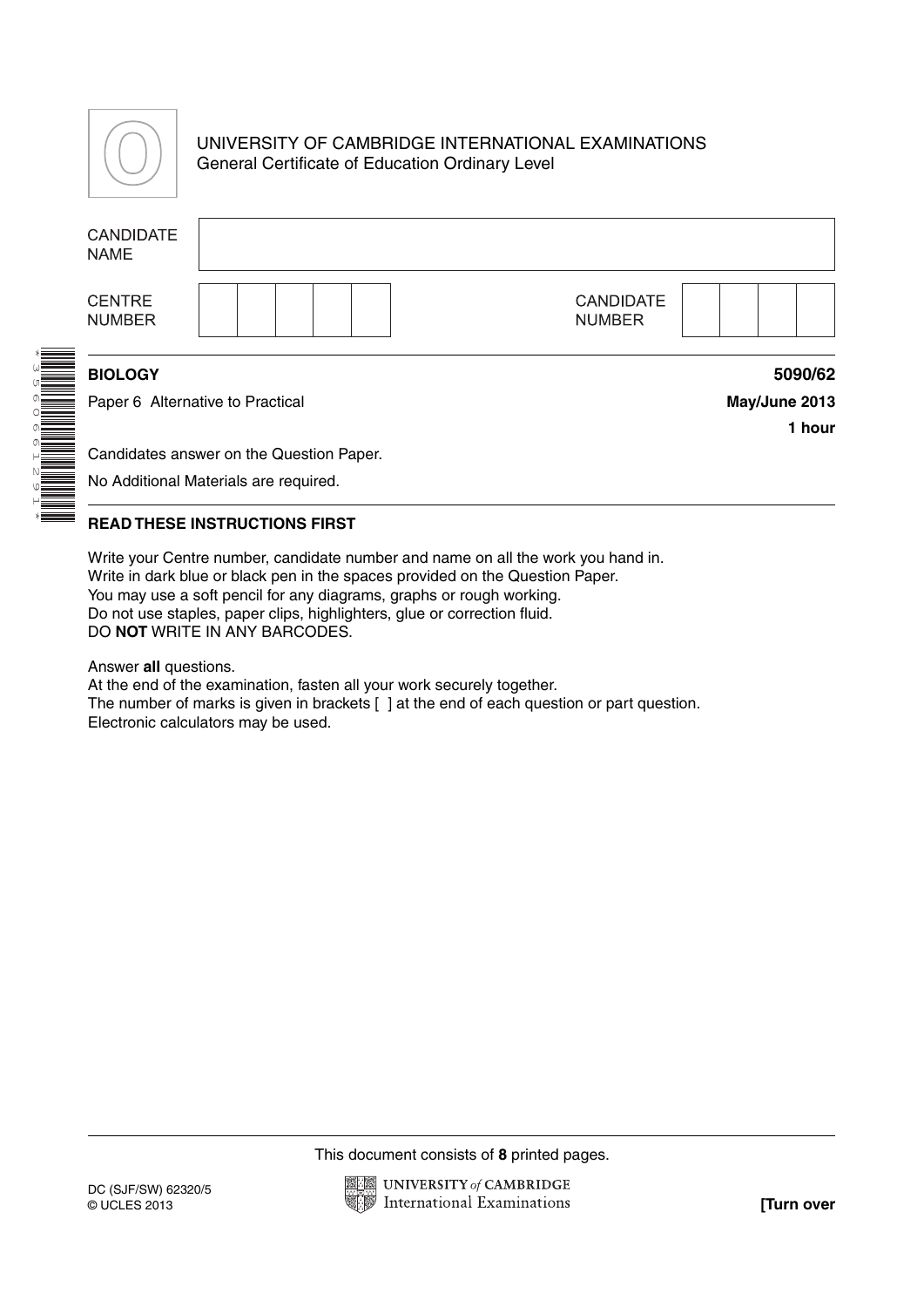**1** Some students investigated the effect of two different concentrations, **A** and **B**, of the same solution on strips of fresh Irish potato tissue.

*For Examiner's Use*

Four strips of tissue, each measuring 5 mm thick and 60 mm long, were cut from a cleaned fresh potato. Two strips had the outer layer of skin left on them as shown in Fig. 1.1a; the other two strips had no skin, as shown in Fig. 1.1b.

The skin of a potato contains dead cells that have waterproof materials deposited in their walls.



**Fig. 1.1a Fig. 1.1b** 

One strip with skin and one without skin were submerged in solution **A** in a shallow dish. The remaining two strips were submerged in solution **B** in a similar way.

The strips were measured at the start, after 10 minutes and after 20 minutes and these lengths were recorded in Table 1.1.

|                          | length of potato strip / mm |              |                   |              |  |
|--------------------------|-----------------------------|--------------|-------------------|--------------|--|
| time / mins              | in solution A               |              | in solution $B$   |              |  |
|                          | with skin present           | without skin | with skin present | without skin |  |
| [at start]               | 60                          | 60           | 60                | 60           |  |
| 10                       | 60                          | 58           | 60                | 62           |  |
| 20                       | 58                          | 56           | 62                | 65           |  |
| change in<br>length / mm |                             |              |                   |              |  |

**Table 1.1**

 **(a)** Calculate the change in length of the four potato strips after 20 minutes in the solutions **A** and **B**. Record your answers in Table 1.1. [3]

In the strips of potato **without the skin**, there was a change in texture as described in Table 1.2.

#### **Table 1.2**

| texture | time / mins | in solution A  | in solution <b>B</b> |  |
|---------|-------------|----------------|----------------------|--|
|         | 20          | soft, flexible | hard, rigid          |  |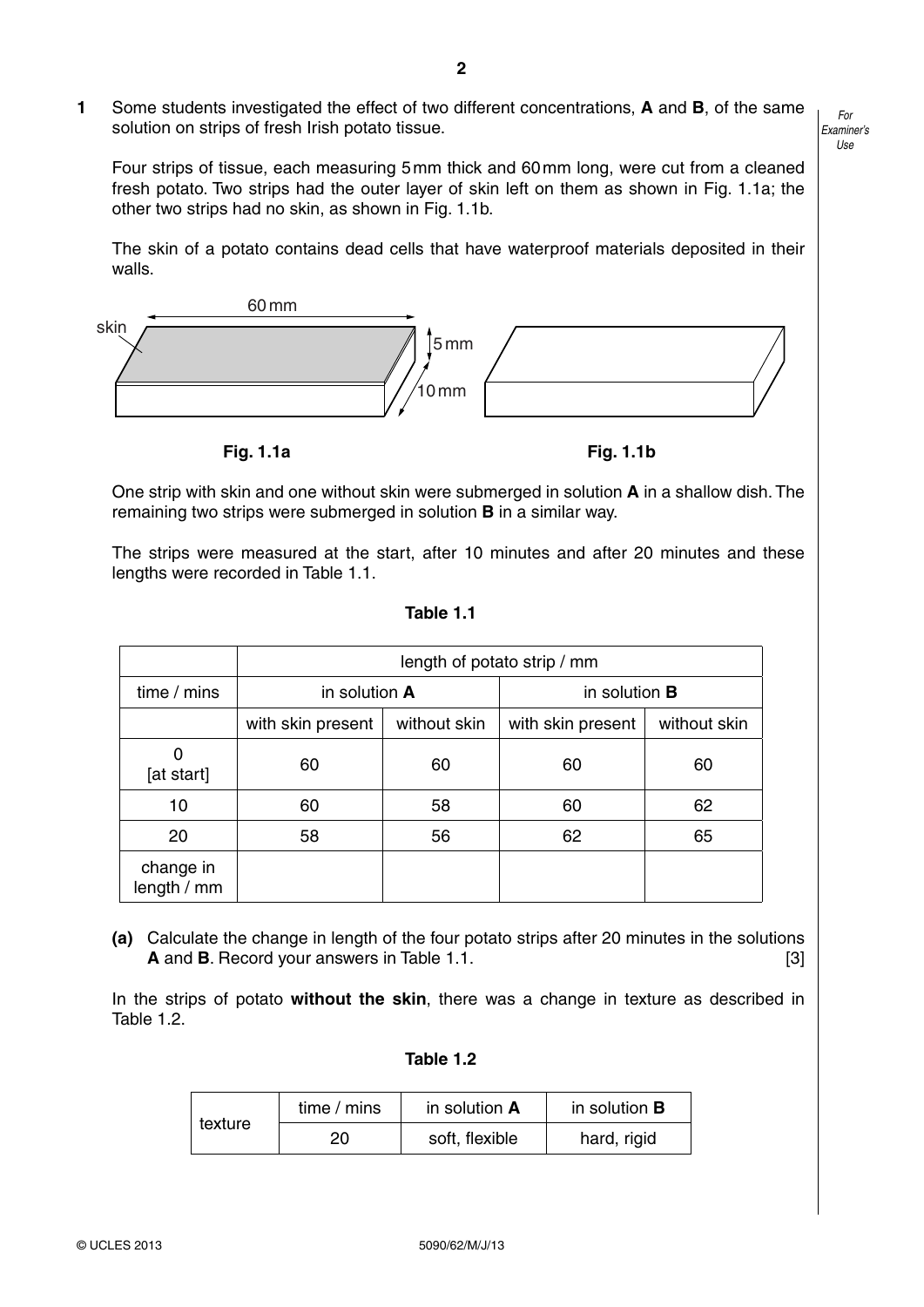(b) Explain fully what had happened to cause the difference in texture between these potato strips. Examiner's

In the strips of potato with the skin, there was a change in the shape as shown in Table 1.3.

## Table 1.3

|                    | time / mins | in solution A | in solution <b>B</b> |
|--------------------|-------------|---------------|----------------------|
| change<br>in shape | O           | 60 mm         | 60 mm                |
|                    | 20          | 58 mm         | $62 \, \text{mm}$    |

(c) Using the information in Table 1.3, suggest how the presence of the skin has caused the differences in shape.

[Total: 11] For

Use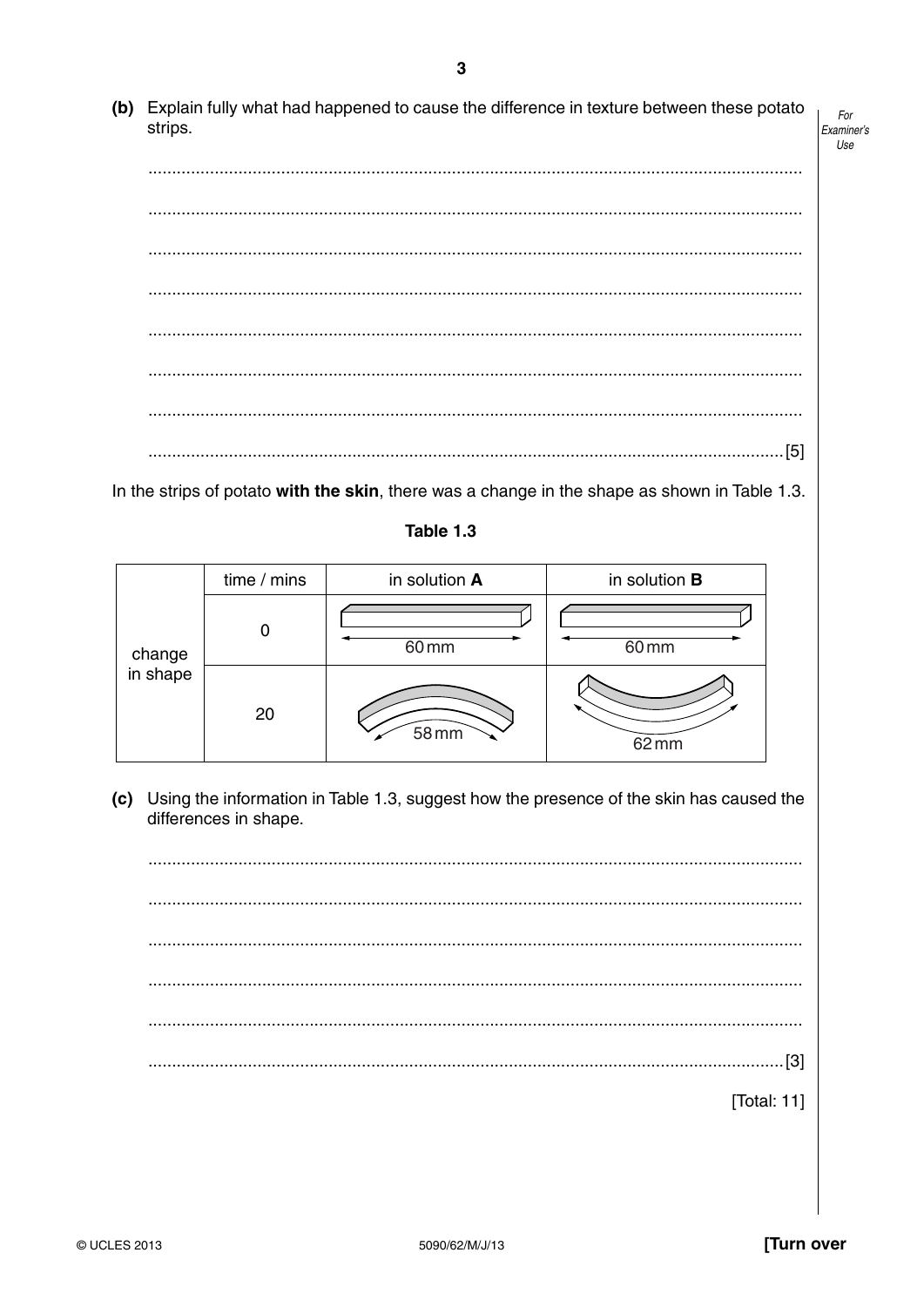**2** Fig. 2.1 shows a bean seedling and a pea seedling. Both seedlings had been growing for five days under the same conditions.







 **(a)** Complete Table 2.1 to show differences in four visible structural features of these seedlings.

| iable |
|-------|
|-------|

|    | structural feature | bean seedling | pea seedling |
|----|--------------------|---------------|--------------|
| 1. | radicle            |               |              |
| 2. | plumule            |               |              |
| 3. | cotyledon          |               |              |
| 4. | testa              |               |              |

[4]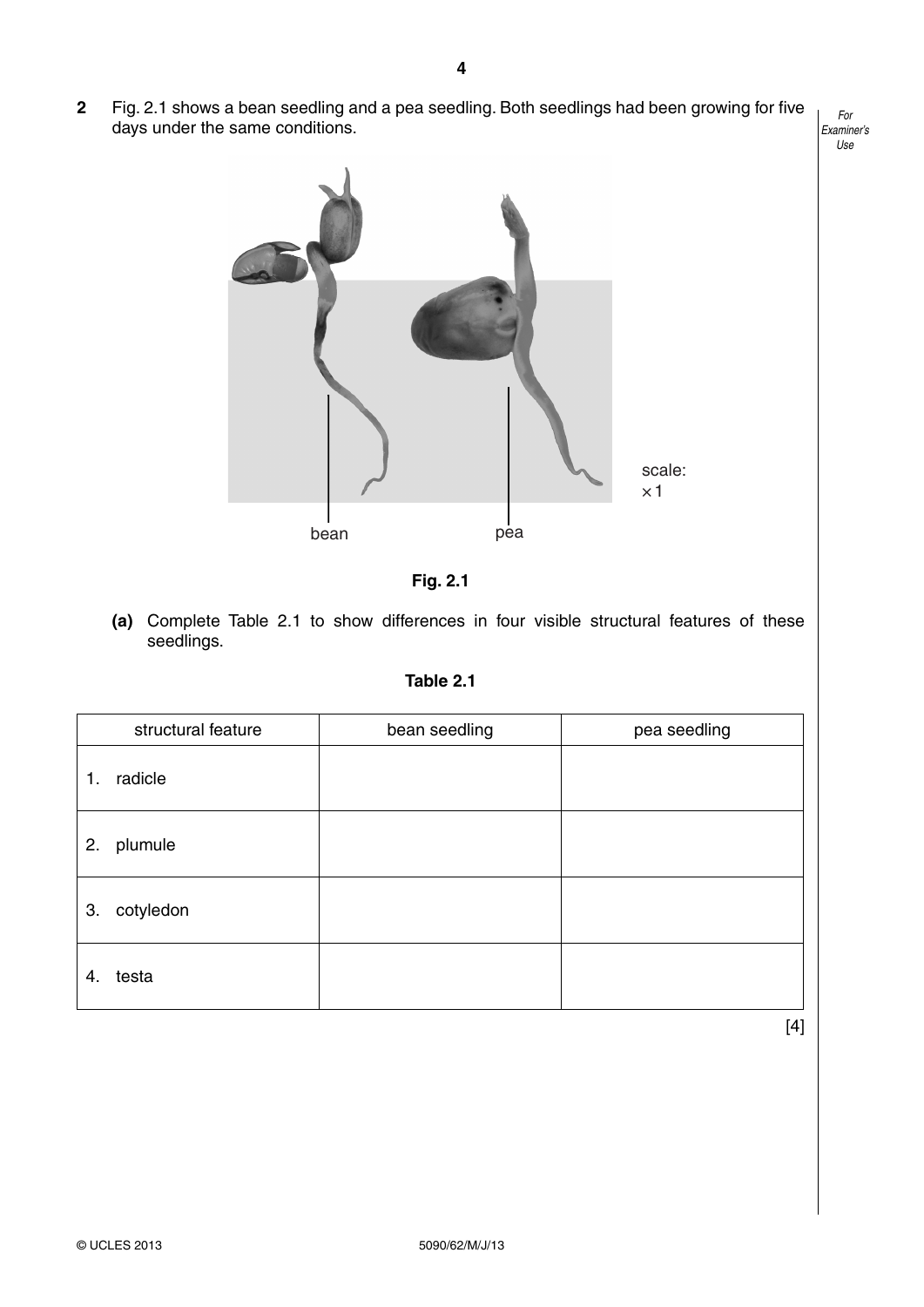|  | (b) (i) Measure the total uncurled length of the pea seedling in Fig. 2.1 and record it |     |
|--|-----------------------------------------------------------------------------------------|-----|
|  | below.                                                                                  | Exa |
|  |                                                                                         |     |

#### *For Examiner's Use*

Measure the total uncurled length of the **bean** seedling in Fig. 2.1 and record it below.

> ....................................................... [2]

.......................................................

 **(ii)** Make a large labelled drawing to show the whole of the **pea** seedling, twice its actual size.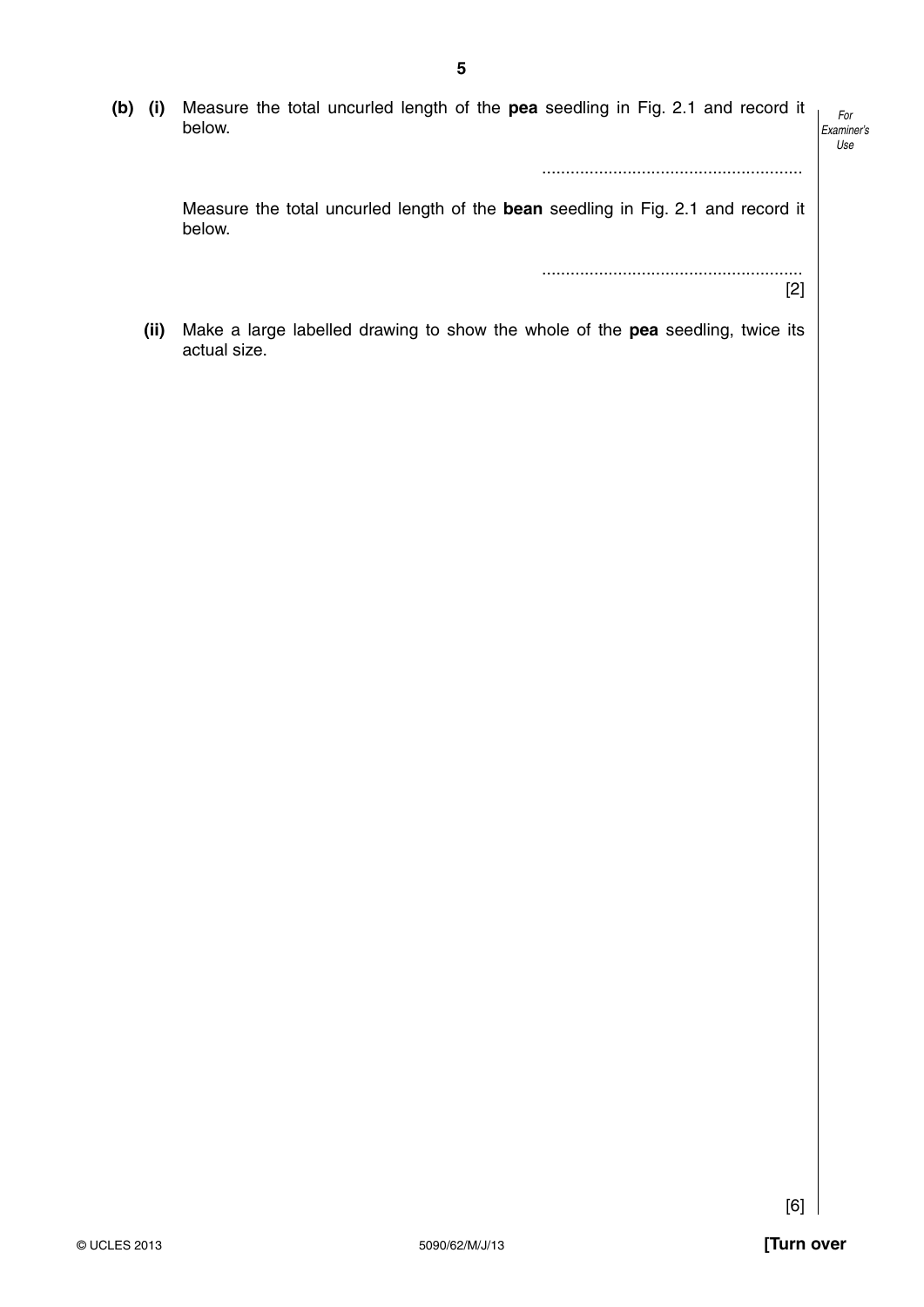Peas and beans belong to the same plant group, legumes. Seeds of legumes are known to contain protein.

 $For$ Examiner's Use

 $(c)$  (i) Describe a practical test you could carry out on a fresh pea seed to show it contains protein.

Describe an investigation you could carry out using this test to compare the protein  $(ii)$ content of fresh pea seeds and fresh bean seeds.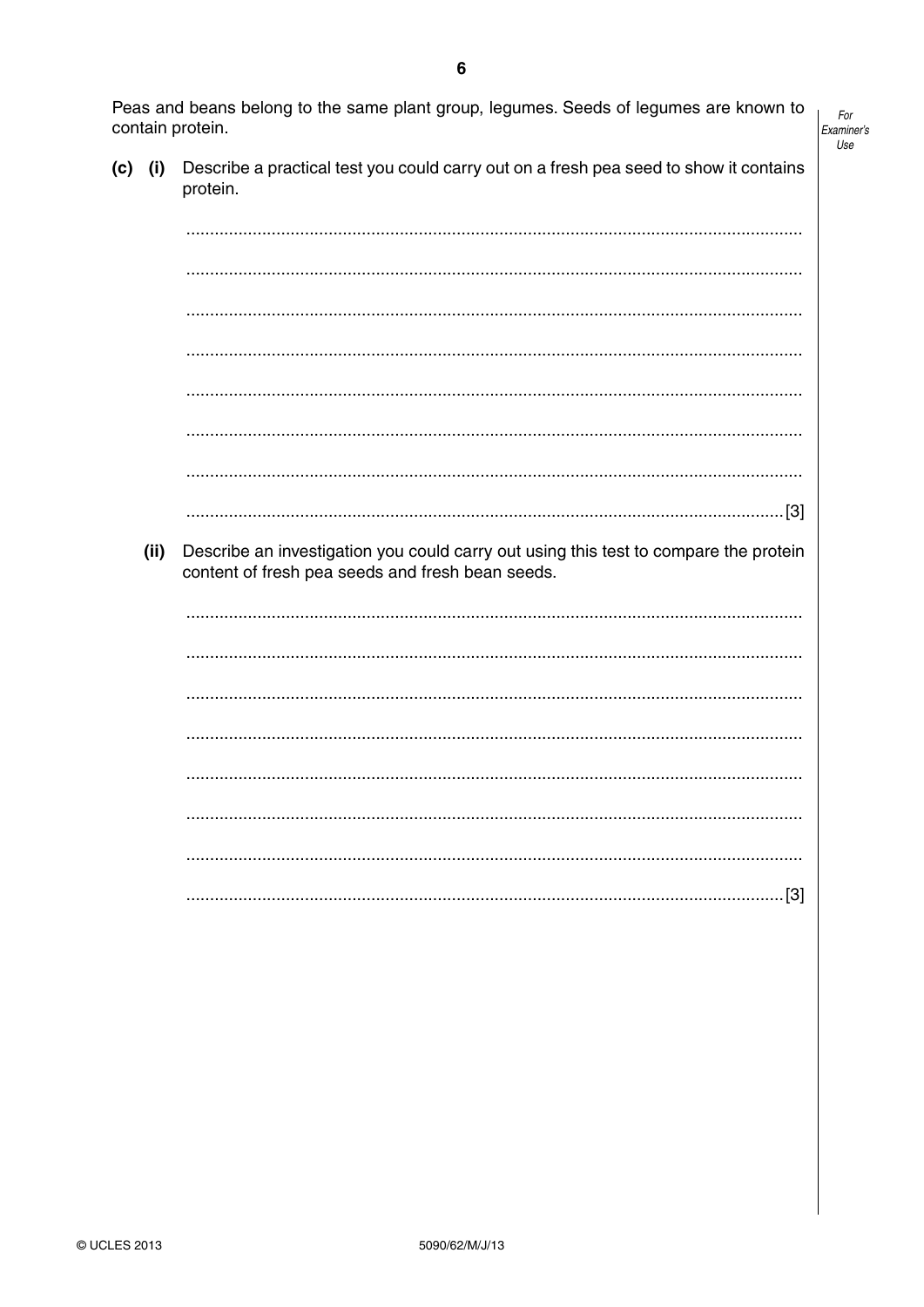Seeds of legumes are known to contain higher levels of protein than any other food plants. Table 2.2 shows the approximate masses of protein found in 100 g masses of some fruits and vegetables.

*For Examiner's Use*

tomato

| type of fruit<br>or vegetable | carrot | lentil | pea | potato | sova<br>bean |
|-------------------------------|--------|--------|-----|--------|--------------|

mass of protein

**Table 2.2**

 **(d) (i)** Draw a bar chart on the grid below to show the protein content of these foods.

 $\frac{233}{3}$  or protein  $\begin{array}{|c|c|c|c|c|c|c|c|} \hline \end{array}$  1.0  $\begin{array}{|c|c|c|c|c|c|} \hline \end{array}$  22.0  $\begin{array}{|c|c|c|c|c|} \hline \end{array}$  1.5



© UCLES 2013 5090/62/M/J/13 **[Turn over**